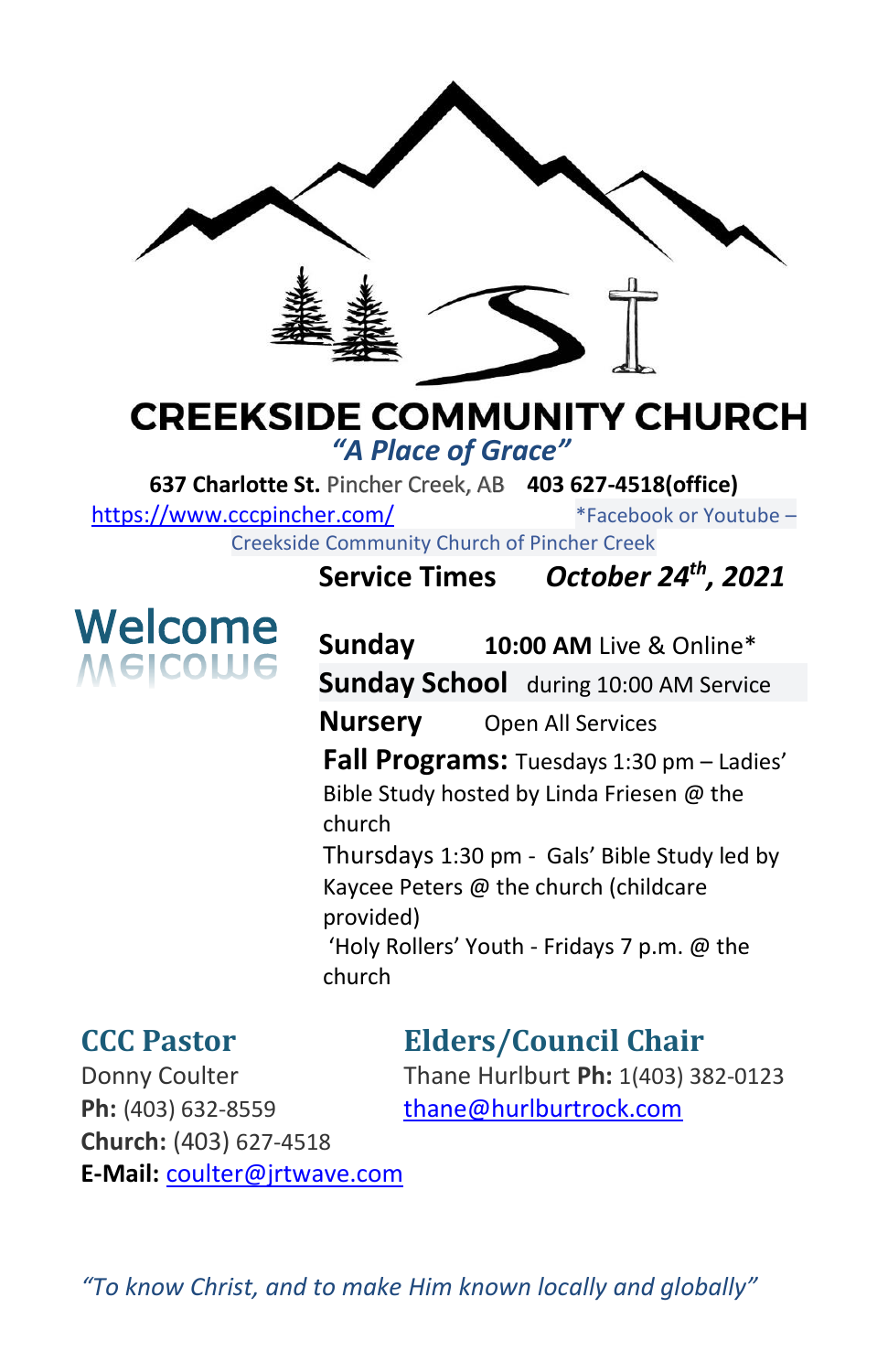# **Offerings Options - box** on back table, **Mail** - CCC Box 757, Pincher Creek T0K 1W0. **Auto-debit** or **e-transfer** – [ccctreasurer20@gmail.com](mailto:ccctreasurer20@gmail.com) **Benevolent offering** - box also on back table or add to your auto debit

### **Ministries & Outreach Community**

Joy Hurlburt *Deacon Congregational Care 403 330-5399*, [joy@hurlburtrock.com](mailto:joy@hurlburtrock.com)

**Missions** –please speak to Pastor Donny

| <b>Prayer Needs</b>   | Pastor Donny         |
|-----------------------|----------------------|
| <b>Youth Ministry</b> | 'Holy Rollers' Youth |
| Leaders:              | Chelsea & Eli Barton |
|                       | Ph: 403-795-2733     |

# **Today's Service**

**Welcome and Announcements** *Thane Hurlburt & Pastor Donny*

- **Anyone who works with children or youth needs to stay for lunch and go through the Plan4Protection Training today after church**.
- Childcare helpers needed for Friday Gals' Bible Study. Please speak to Kaycee Peters
- Sunday School Class leader for older children needed. Please speak to Dana Coulter
- October is *Pastor Appreciation Month* consider a note of appreciation, an offer for child care, a meal at your home, an invitation to visit
- Consider asking a neighbor, family, or a close friend to join with you in watching *the Sudbury,On BGEA Crusade* with Will Graham, **tonight, October 24th, 8 pm** at **BillyGraham.ca.** *London, On Crusade nights*

**Worship through Music** *Led by Dana Take My Life Light the Fire Again Waves of Grace I Give You My Heart*

# **through Prayer and Praise** *Led by Thane & Pastor Donny*

*"To know Christ, and to make Him known locally and globally"*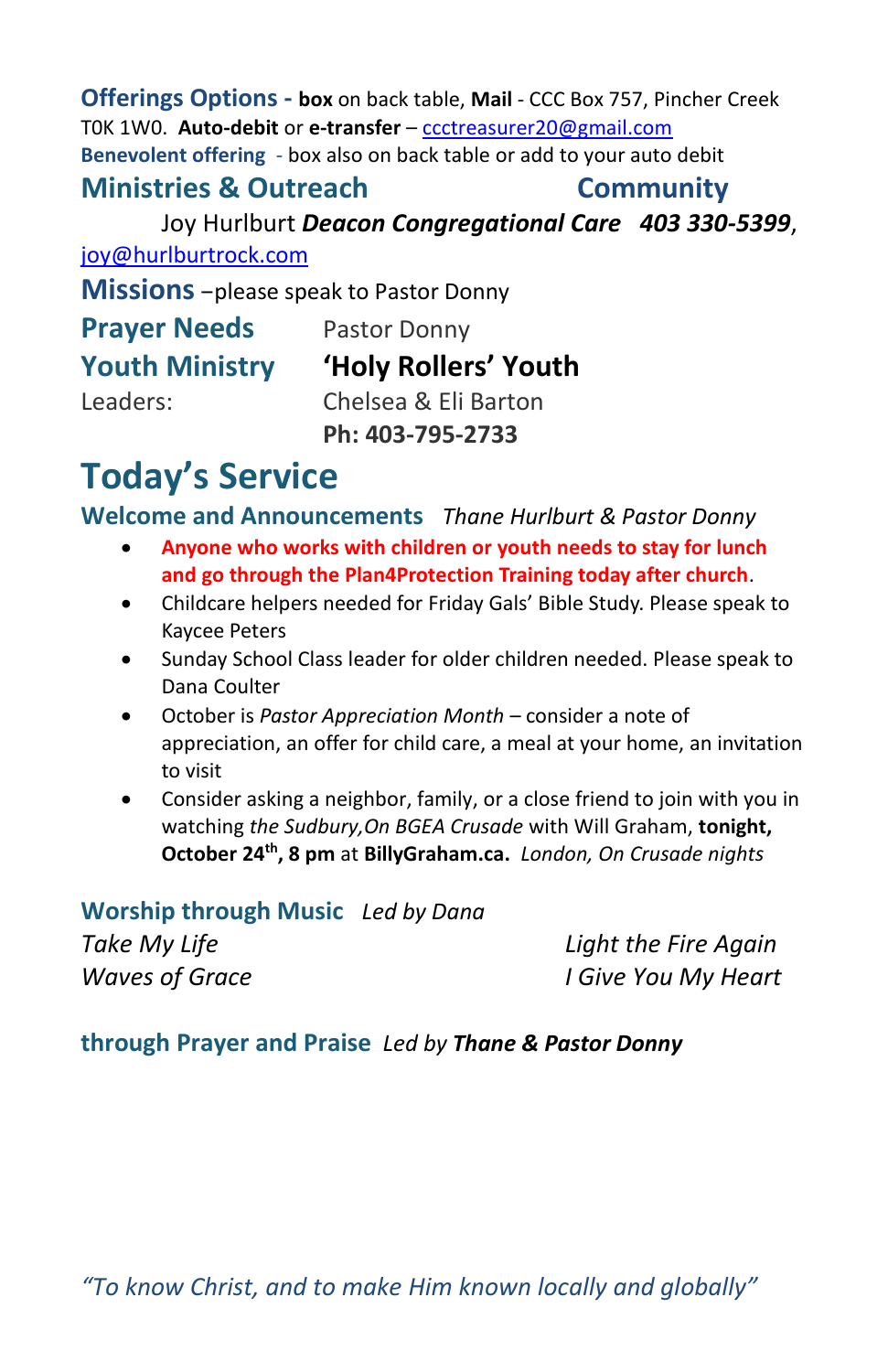# **Today's Message Notes . . .**

Philippians 4:18 Dwell on These Things!

- I. The Connection
- 

I Peter 1:113-16 II Corinthians 10:3-6

Romans 12:1,2 Colossians 3:1,2

### Philippians 4:6-9

- II. Think on these things
- Dwell on it
- It is a command
- Do this continually

### III. These Things

- 1. TRUTH -
- Truth is the headwaters of the springs of life
- Sanctify them in TRUTH John 17:17 Stability is HERE!
- This spiritual battle is not a power struggle, it is a truth struggle!
- Truth always counters lies
	- God is truth and He cannot lie John 7:28; 8:26; Titus 1:2
	- Satan is a liar and he cannot tell truth John 8:44

He is a deceiver!

- The deceiver asks: 1. Does it Work? 2. Does it feel good?
- The believer asks 1. Is it True? 2. Is it excellent? 3. Is it praiseworthy?
	- YES? Dwell on this!
	- NO? Do not entertain this!

# *"To know Christ, and to make Him known locally and globally"*